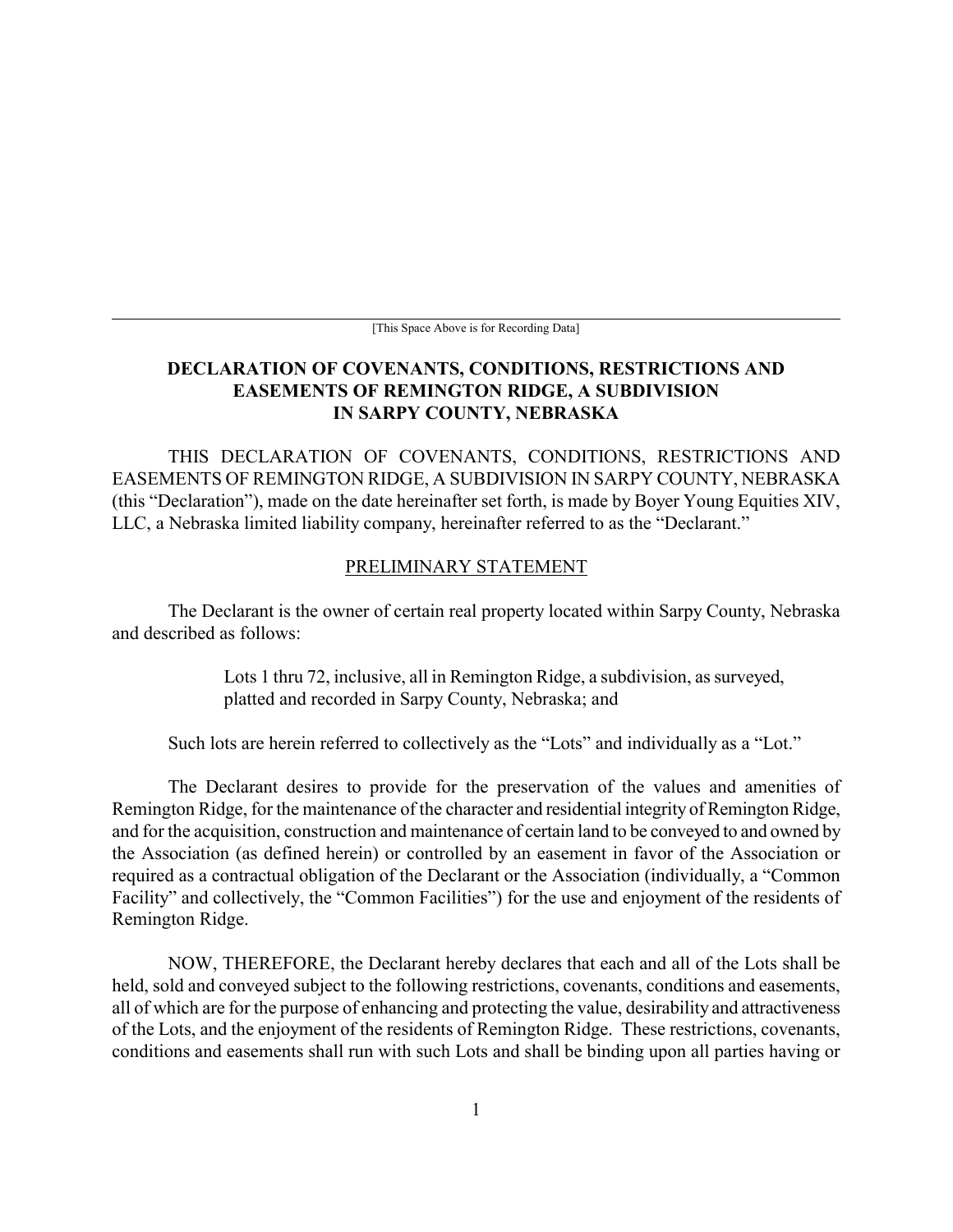acquiring any right, title or interest in each Lot, or any part thereof, as more fully described herein. The Lots are and shall be subject to all and each of the following conditions and other terms.

### ARTICLE I. RESTRICTIONS AND COVENANTS

1. Each Lot shall be used exclusively for single-family residential purposes, except for such Lots or parts thereof as may hereafter be designated by Declarant for townhome use, or conveyed or dedicated by Declarant, or its successors or assigns, for use in connection with a Common Facility, or as a church, school, park, or for other nonprofit use.

2. No residence, building, fence (other than fences constructed by Declarant), wall, pathway, driveway, patio, patio cover enclosure, deck, rock garden, swimming pool, dog house, pool house, tennis court, flag pole, satellite receiving station or disc, solar heating or cooling device, playground equipment or other external improvement above or below the ground (herein individually referred to as an "Improvement" and collectively as "Improvements") shall be constructed, erected, placed or permitted to remain on any Lot, or right-of-way abutting any Lot, nor shall any grading, excavation or tree removal for any Improvement be commenced, except for Improvements which have been approved by Declarant, as follows:

A. An Owner (as that term is defined herein) desiring to erect an Improvement shall deliver two sets of construction plans, landscaping plans and plot plans to Declarant (herein collectively referred to as the "Plans"). The Plans shall include a description of the type, quality, color (which shall be an earth tone hue) and use of materials proposed for the exterior of such Improvement. Concurrent with submission of the Plans, the Owner shall notify the Declarant of the Owner's mailing address.

B. Declarant shall review the Plans in relation to the type and exterior of improvements constructed, or approved for construction, on neighboring Lots and in the surrounding area, and any general scheme or plans formulated by Declarant. In this regard, Declarant intends that the Lots shall be developed residential community with homes constructed of high quality materials. The decision to approve or refuse approval of a proposed Improvement shall be exercised by Declarant, in its sole and absolute discretion, to promote development of the Lots and to protect the values, character and residential quality of all Lots. If Declarant determines, in its sole and absolute discretion, that the proposed Improvement will not protect and enhance the integrity and character of all the Lots and neighboring Lots as a quality residential community, Declarant may refuse approval of the proposed Improvement.

C. Written Notice of any approval of a proposed Improvement shall be mailed to the Owner at the address specified by the Owner upon submission of the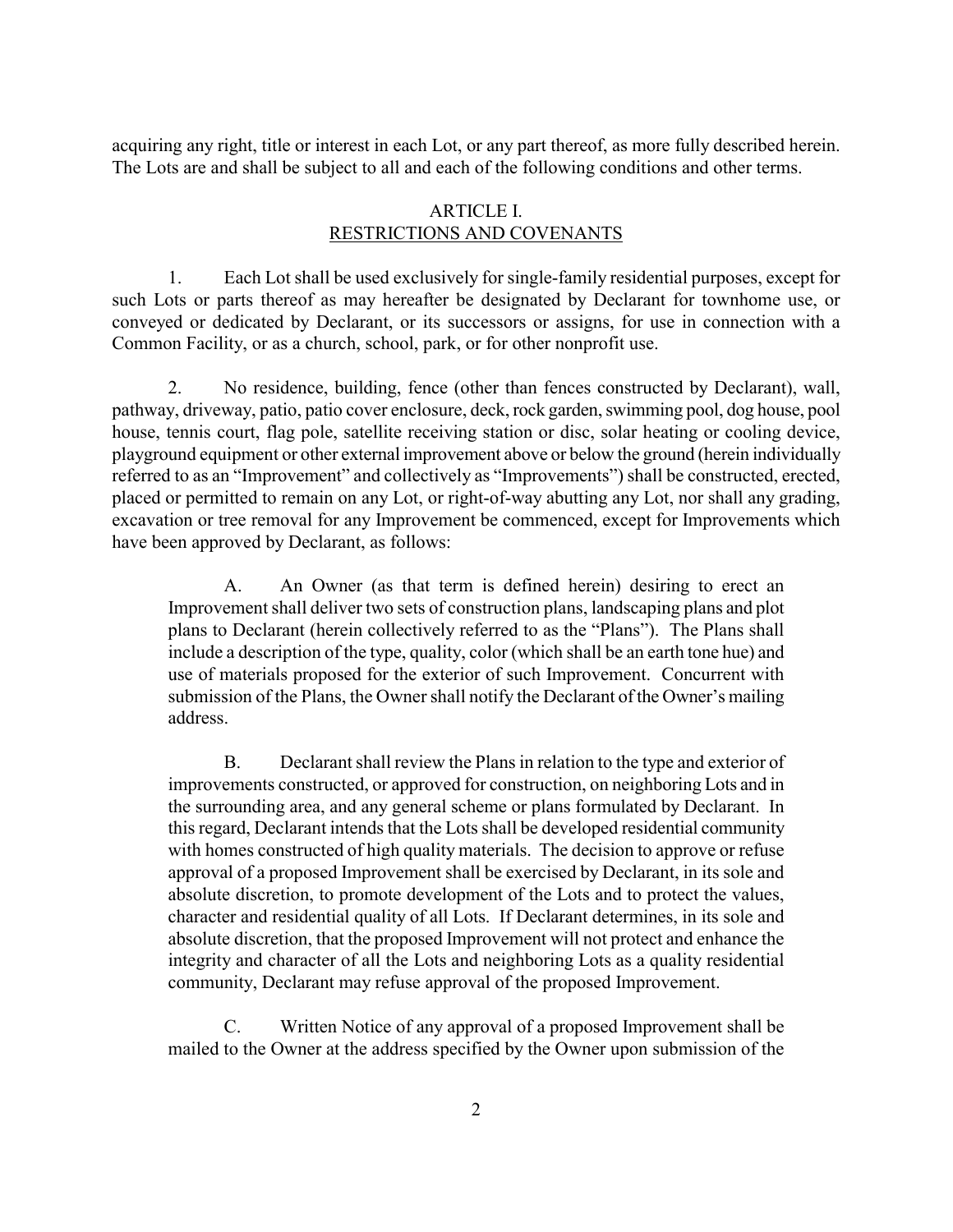Plans. Such notice shall be mailed, if at all, within thirty (30) days after the date of submission of the Plans. If notice of approval is not mailed within such period, the proposed Improvement shall be deemed disapproved by Declarant.

D. No Owner, or combination of Owners, or other person or persons shall have any right to any action by Declarant, or to control, direct or influence the acts of the Declarant with respect to any proposed Improvement. No responsibility, liability or obligation shall be assumed by or imposed upon Declarant by virtue of the authority granted to Declarant in this Section, or as a result of any act or failure to act by Declarant with respect to any proposed Improvement.

3. No single-family residence shall be created, altered, placed or permitted to remain on any Lot other than one detached single-family dwelling which does not exceed two and one-half stories in height, except that Lots designated for townhome use may have attached townhomes not exceeding two and one-half stories in height. All Improvements on the Lots shall comply with all requirements of the zoning code and municipal code of the applicable governing authority, including but not limited to all set back and side yard requirements.

4. Subject to the specific requirements set forth below, all foundations shall be constructed of poured concrete, concrete blocks, brick or stone. The exposed foundation walls on the front of all main residential structures facing any street must be constructed of or faced with clayfired brick or stone or other material approved by Declarant. All driveways must be constructed of concrete, brick, paving stone, or laid stone. Unless other materials are specifically approved by Declarant, the roof of all Improvements shall be covered with asphalt shingles or its equivalent, **weathered wood in color**.

Fireplaces and flues: In the event that a wood-burning fireplace and/or flue is constructed as a part of the dwelling in a manner so as to protrude beyond the outer perimeter of the front of the home, the enclosure of the fireplace and flue shall be constructed of, or finished with, clay-fired brick or stone. In the event that a pre-fabricated unit fireplace which is wood or gas burning or direct vent fireplace is constructed as a part of the dwelling on any Lot and is vented directly through an exterior wall of the dwelling or is vented through the roof of the dwelling with a vent similar in style, size and location to that of a furnace flue, no clay-fired brick or stone enclosure will be required. Provided however, if said pre-fabricated unit fireplace which is wood or gas burning or direct vent fireplace is constructed in such a manner so as to protrude beyond the outer perimeter of a front wall of the dwelling on a Lot, the protrusion for the fireplace and/or flue shall be finished with clay-fired brick or stone.

5. No streamers, posters, banners, balloons, exterior illumination or other rallying devices will be allowed on any Lot in the promotion or sale of any Lot, residential structure or property unless approved in writing by the Declarant. No advertising signs, billboards, unsightly objects or nuisances shall be erected, placed or permitted to remain on any Lot except one sign per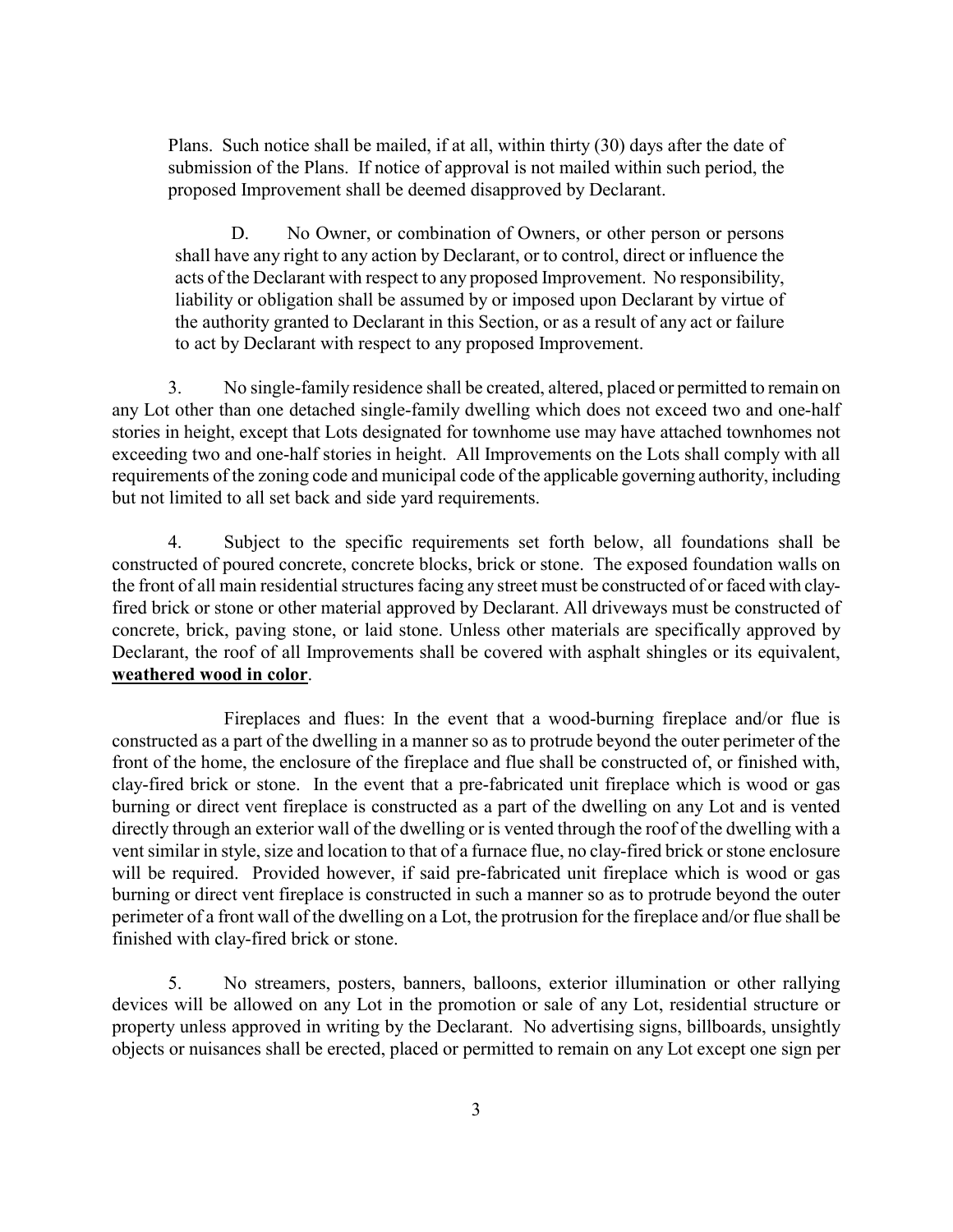Lot consisting of not more than six (6) square feet advertising a Lot as "For Sale". A sign erected by a builder for its model home(s) shall not be subject to the sign restrictions set forth herein, but such signs/advertising shall be subject to the approval of Declarant. No business activities of any kind whatsoever shall be conducted on any Lot; nor shall any Lot be used in anyway for any purpose which may endanger the health or unreasonably disturb an Owner or Owners of any Lot or any resident thereof. Provided, however, this Paragraph shall not apply to the business activities, signs and billboards or the construction and maintenance of buildings, if any, by Declarant, its agents or assigns and designated builders, during the construction and sale of the Lots.

6. No outside radio, television, ham broadcasting, earth station, satellite dish or other electronic antenna or aerial shall be erected or placed on any structure or on any Lot, except with the prior written approval of the Declarant, one (1) satellite dish of 24" or less in diameter or diagonal measurement which is screened from view of any street or sidewalk will be permitted per Lot. The foregoing notwithstanding, any earth station, satellite dish or other electronic antenna or aerial specifically exempted from restriction by statute, regulation, binding order of a court or governmental agency shall be maintained in accordance with the strictest interpretation or condition for such use as may be permitted by such order.

7. No tree houses, sheds, doll houses, windmills, exterior storage sheds, or similar structures shall be permitted on any Lot.

8. No repair of any boats, automobiles, motorcycles, trucks, campers or similar vehicles, snowmobiles, recreational vehicles, or other self-propelled vehicles requiring a continuous time period in excess of forty-eight (48) hours shall be permitted on any Lot at any time; nor shall vehicles or similar chattels offensive to the neighborhood be visibly stored, parked or abandoned on any Lot. No unused building material, junk or rubbish shall be left exposed on the Lot except during actual building operations, and then only in as neat and inconspicuous a manner as possible.

9. No boat, camper, trailer, auto-drawn or mounted trailer of any kind, mobile home, truck, aircraft, camper truck or similar chattel shall be maintained or stored on any part of a Lot (other than in an enclosed structure) for more than forty-eight (48) continuous hours and no more than twenty (20) days combined within any calendar year. No motor vehicle may be parked or stored outside on any Lot, except vehicles driven on a regular basis by the occupants of the dwelling located on such Lot. No grading or excavating equipment, tractors or semi-tractors/trailers shall be stored, parked, kept or maintained in any yards, driveways or streets. However, this section 9 shall not apply to trucks, tractors or commercial vehicles which are necessary for the construction of residential dwellings during the period of construction. All residential Lots shall provide at least the minimum number of off-street parking spaces/area for private passenger vehicles required by the applicable zoning ordinances.

10. No incinerator or trash burner shall be permitted on any Lot. No garbage or trash can or container or fuel tank shall be permitted unless completely screened from view, except on the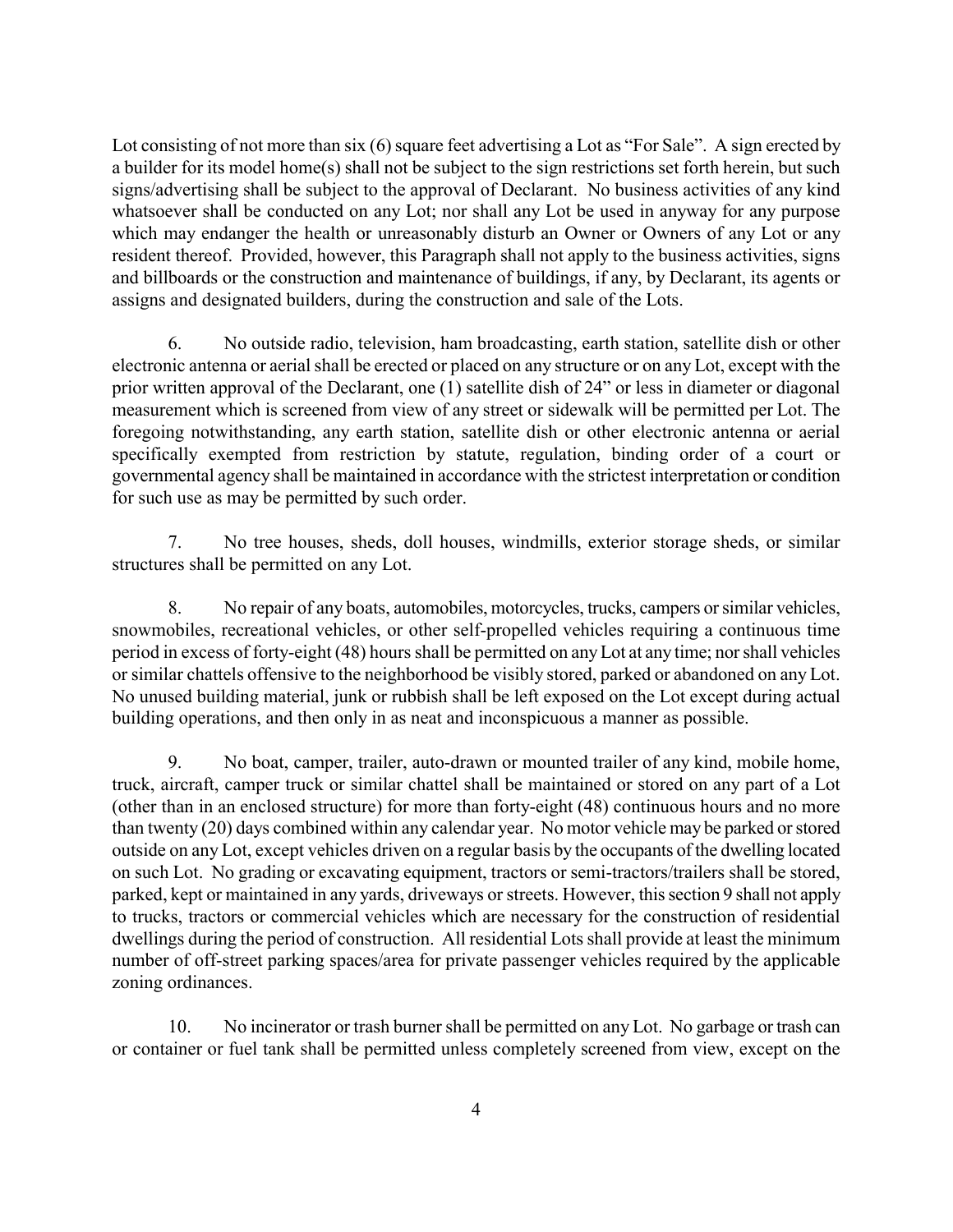designated day each week for pickup purposes. No garden, lawn or maintenance equipment of any kind whatsoever shall be stored or permitted to remain outside of any dwelling or suitable storage facility, except when in actual use. No garbage, refuge, rubbish or cutting shall be deposited on any street, road or Lot. No clothes line shall be permitted outside of any dwelling at any time. Produce or vegetable gardens may only be maintained in rear yards in an area no larger than eight (8') by ten (10') feet.

11. No obnoxious or offensive activity shall be carried on upon any Lot, nor shall anything be done thereon which may be, or may become, an annoyance or nuisance to the neighborhood, including but not limited to, odors, dust, glare, sound, lighting, smoke, vibration and radiation. Exterior lighting installed on any Lot shall either be indirect or of such a controlled focus and intensity as not to disturb the residents of adjacent Lots.

12. Fencing is permitted only with Declarant's written approval. If approved, no fence shall be permitted to extend beyond the front line of a main residential structure. Unless other materials are specifically approved in writing by Declarant, fences shall only be composed of wood, black wrought iron, black aluminum, black chain link or black vinyl, which shall be uniform in appearance. If approved by the Declarant, no fences or walls shall exceed a height of six (6) feet. No fence shall be installed less than six inches (6") above the ground except for fencing material, approved in writing by Declarant, which does not impede the natural flow of storm and other water drainage. No other type of fencing shall be allowed on any Lot unless specific written permission by the Declarant is granted. No traditional (gray) chain link fencing shall be allowed. No hedges or mass planted shrubs shall be permitted more than ten (10) feet in front of the front building line. Any fences, hedges or mass planted shrubs installed by or at the direction of the Declarant shall not be subject to the provisions of this paragraph.

13. No swimming pool may extend more than one foot above ground level. Subject to the provisions of paragraph 2 of this Article, any swimming pool allowed by this paragraph shall be fenced. In addition to the requirements of paragraph 2 of this Article, before any above-ground swimming pool may be installed on any Lot, the Owner thereof shall first obtain written approval by the Declarant of an appropriate landscaping plan.

14. Construction of any Improvement shall be completed within one (1) year from the date of commencement of excavation or construction of the improvement. No excavation dirt shall be spread across any Lot in such a fashion as to materially change the grade or contour or intended drainage of any Lot. Any construction activities on any Lot causing damage to any adjacent Lot, including but not limited to removal of vegetation, shall be immediately repaired, including but not limited to re-grading and reseeding, as necessary.

15. A public sidewalk shall be constructed of concrete four (4') feet wide by four (4") inches thick in front of each Lot and upon each street side of each corner Lot. The sidewalk shall be placed five (5') feet back of the street curb line and shall be constructed by the owner of the Lot prior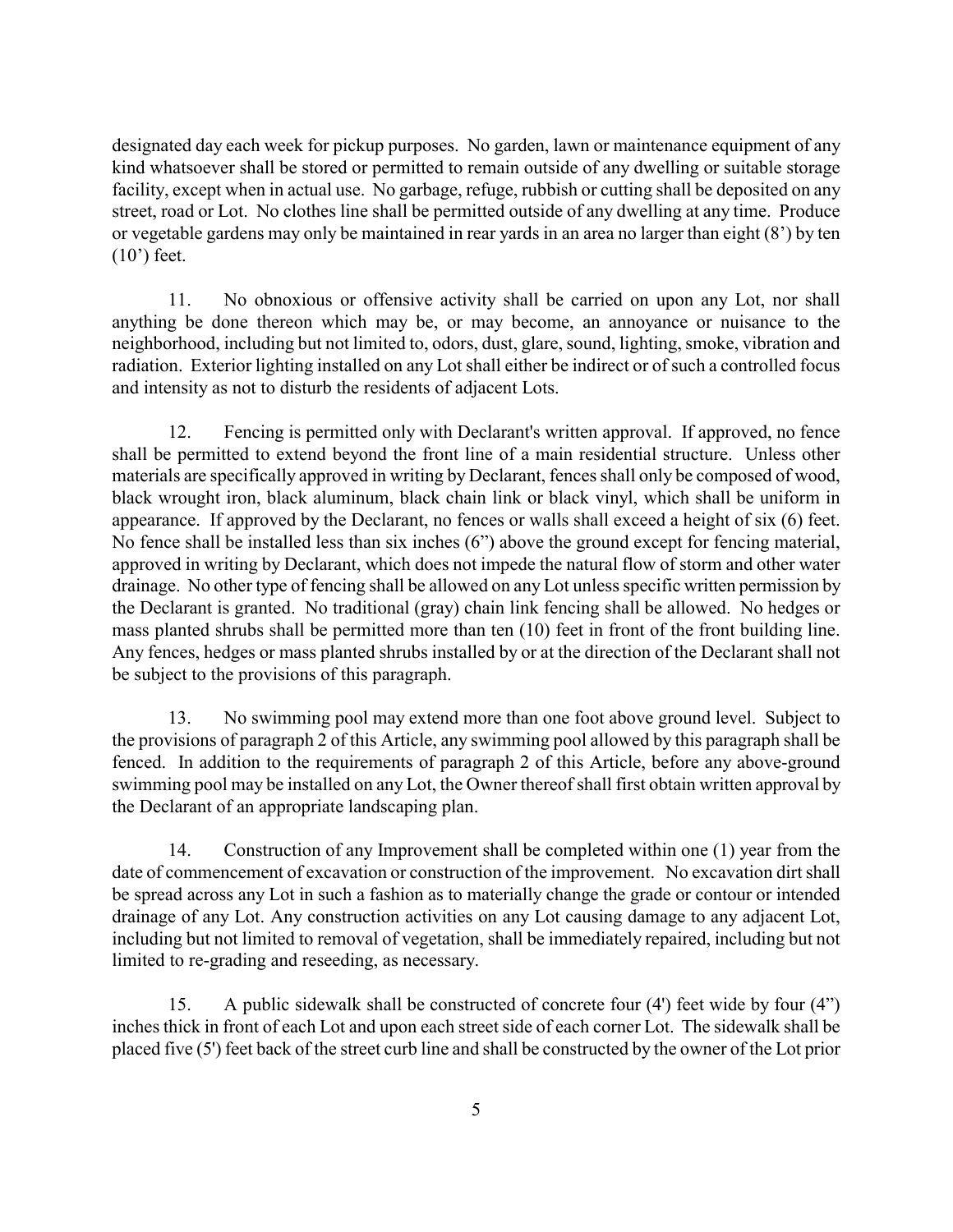to the time of completion of the main structure and before occupancy thereof; provided, however, this provision shall vary in order to comply with any requirements of the applicable governing jurisdiction, by virtue of ordinance or agreement (per Sarpy County zoning laws).

16. Driveway approaches between the sidewalk and curb on each Lot shall be constructed of concrete. Should repair or replacement of such approach be necessary, the repair or replacement shall also be of concrete. No asphalt overlay of driveway approaches will be permitted.

17. No stable, dog run, kennel or other shelter for any animal, livestock, fowl or poultry shall be erected, altered, placed or permitted to remain on any Lot, except for one dog house constructed for one (1) dog, provided always that the construction plans, specifications and the location of the proposed structure have been first approved by Declarant, or its assigns, as required by this Declaration. Dog houses and dog runs shall only be allowed at the rear of the residence, attached to or immediately adjacent to the residence and hidden from view. No animals, livestock. agricultural-type animals, fowl or poultry of any kind, including, pot-bellied pigs, shall be raised, bred or kept on any Lot. No excessive barking of any dog, or other excessive noise of any kind from any animal, shall be permitted on any Lot. Any dog or other animal that barks or makes other noise outside the home of any Lot at any time shall wear electronic collars to prevent such barking or other noise.

18. Prior to placement on any Lot, any exterior air-conditioning condenser unit shall be first approved by the Declarant according to the requirements set forth in Article I, paragraph 2, and shall be placed in the rear yard or any side yards so as not to be visible from public view. No grass, weeds or other vegetation will be grown or otherwise permitted to commence or continue, and no dangerous, diseased or otherwise objectionable shrubs or trees will be maintained on any Lot so as to constitute an actual or potential public nuisance, create a hazard or undesirable proliferation, or detract from a neat and trim appearance. Vacant Lots shall not be used for dumping of earth or any waste materials, including grass clippings.

19. No Residence shall be constructed on a Lot unless the entire Lot, as originally platted, is owned by one owner of such Lot, except if parts of two or more platted Lots have been combined into one Lot which is at least as wide as the narrowest Lot on the original plat, and is as large in area as the largest Lot in the original plat.

20. No structure of a temporary character, carport, detached garage, trailer, basement, tent, outbuilding or shack shall be erected upon or used on any Lot at any time, either temporarily or permanently. No structure or dwelling shall be moved from outside the Remington Ridge subdivision to any Lot without the written approval of Declarant.

21. All utility service lines from each Lot line to a dwelling or other Improvement shall be underground.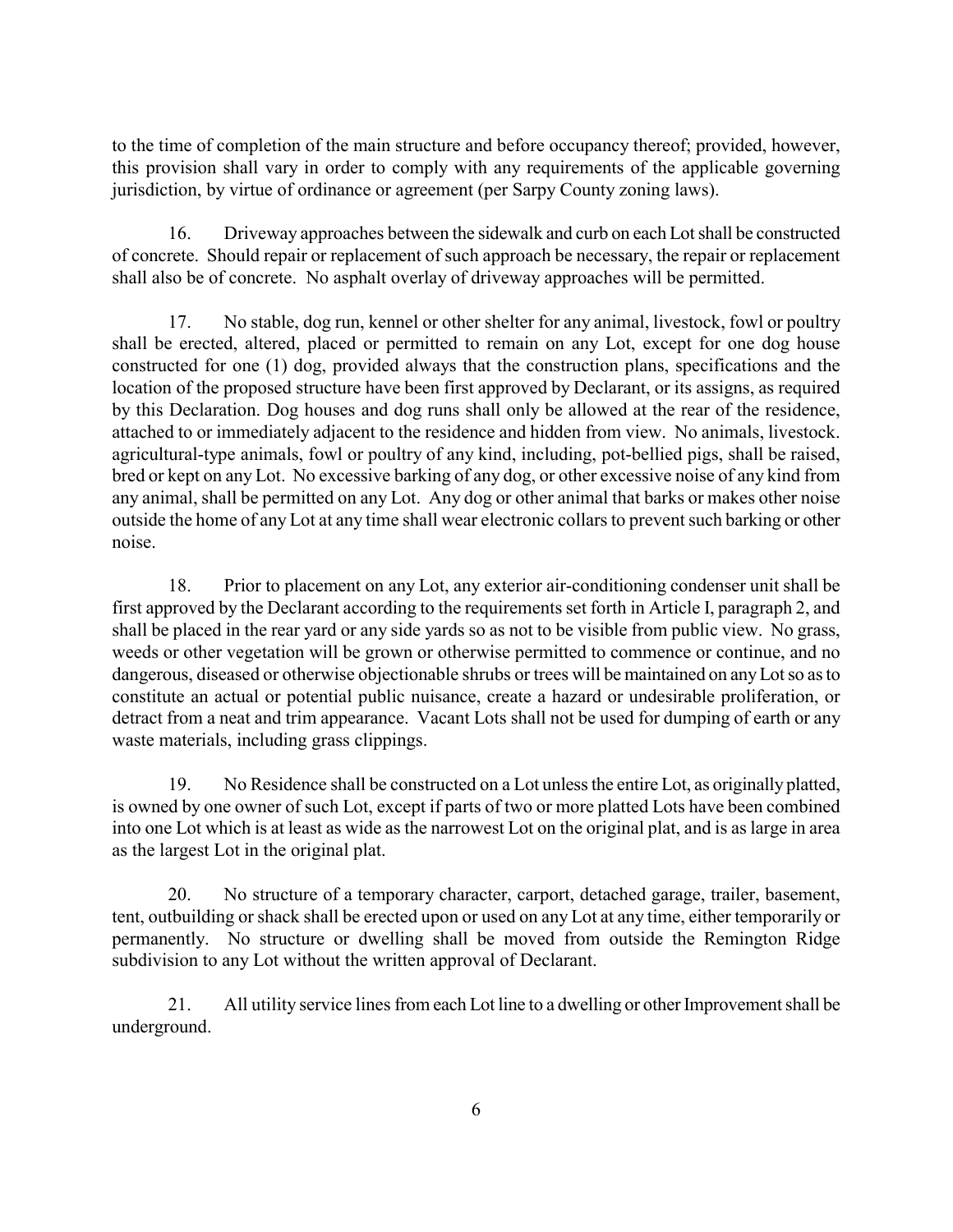22. Declarant does hereby reserve unto itself the right to require the installation of siltation fences or erosion control devices and measures in such location, configurations, and designs as it may determine appropriate in its sole and absolute discretion, and such Lot owner shall bear all costs and expenses of the same and shall hold Declarant harmless from any and all liability resulting therefrom.

23. Vehicular ingress and egress to and from a Lot upon the public streets shall be limited to the driveway only and no owner shall construct more than one driveway or other means of vehicular access to the public streets upon a Lot.

### ARTICLE II. HOMEOWNERS' ASSOCIATION

1. The Association. Declarant has or will cause the incorporation of Remington Ridge Homeowners Association, a Nebraska not for profit corporation (hereinafter referred to as the "Association"). The Association has as its purpose the promotion of the health, safety, recreation, welfare and enjoyment of the residents of the Lots, including:

A. The acquisition, construction, landscaping, improvement, equipment, maintenance, operation, repair, upkeep and replacement of Common Facilities for the general use, benefit and enjoyment of the Members. Common Facilities may include recreational facilities such as swimming pools, tennis courts, health facilities, playgrounds and parks dedicated and non-dedicated roads, paths, ways and green areas; and signs and entrances for Remington Ridge. Common Facilities may be situated on property owned or leased by the Association, on public property, on private property subject to an easement in favor of the Association, or on property dedicated to a sanitary and improvement district;

B. The promulgation, enactment, amendment and enforcement of rules and regulations relating to the use and enjoyment of any Common Facilities, provided always that such rules are uniformly applicable to all Members. The rules and regulations may permit or restrict use of the Common Facilities by Members, their families, their guests, and/or by other persons, who may be required to pay a fee or other charge in connection with the use or enjoyment of the Common Facility; and

C. The exercise, promotion, enhancement and protection of the privileges and interests of the residents of Remington Ridge; and the protection and maintenance of the residential character of Remington Ridge.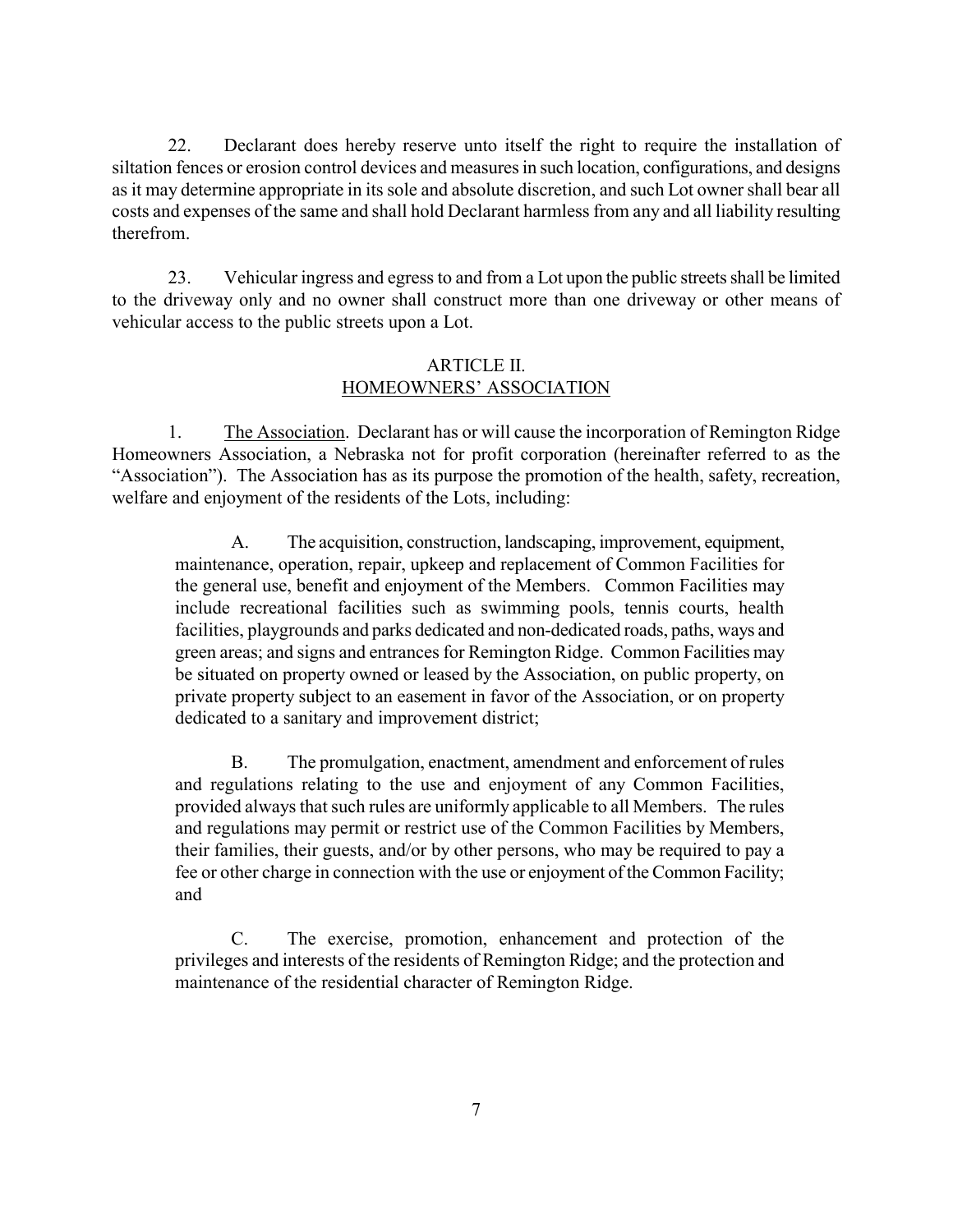2. Owners' Easements of Enjoyment and Delegation of Use. Every Owner shall have a right and easement of enjoyment in and to the Common Facilities which shall be appurtenant to and shall pass with the title to every Lot, subject to the following provisions:

- A. The right of the Association, its lessor, successor and/or assigns, to promulgate reasonable rules and charge reasonable admission and other fees for the use of any Common Facility;
- B. The right of the Association to suspend the voting rights and right to use of the Common Facilities by an Owner for any period during which any assessment against his Lot remains unpaid; and for a period not to exceed 60 days for any infraction of its published rules and regulations; and
- C. The right of the Association to dedicate or transfer all or any part of the Common Facilities to any public agency, authority or utility for such purposes and subject to such conditions as may be agreed to by the Members. No such dedication or transfer shall be effective unless an instrument agreeing to such dedication or transfer signed by 2/3rds of the Members has been recorded.

Any Owner may delegate, in accordance with the rules and regulations of the Association, his right of enjoyment to the Common Facilities to the members of his/her family.

3. Membership and Voting. The "Owner" of each Lot shall be a Member of this Association. For purposes of this Declaration, the term "Owner" of a Lot means and refers to the record Owner, whether one or more persons or entities, of fee simple title of a Lot, but excluding however those parties having any interest in any of such Lot merely as security for the performance of an obligation (such as a contract seller, the trustee or beneficiary of a deed of trust, or a mortgagee). The purchaser of a Lot under a land contract or similar instrument shall be considered to be the "Owner" of the Lot for purposes of this Declaration. Membership shall be appurtenant to ownership of each Lot, and may not be separated from ownership of each Lot.

Except for Lots owned by the Declarant, the Owner of each Lot, whether one or more persons and entities, shall be entitled to one (1) vote on each matter properly coming before the Members of the Association. Lots owned by the Declarant shall each be entitled to twenty (20) votes on each matter properly before the Members of the Association.

4. Purposes and Responsibilities. The Association shall have the powers conferred upon not for profit corporations by the Nebraska Nonprofit Corporation Act, and all powers and duties necessary and appropriate to accomplish the purposes and administer the affairs of the Association. The powers and duties to be exercised by the Board of Directors, and upon authorization of the Board of Directors by the Officers, shall include but shall not be limited to the following: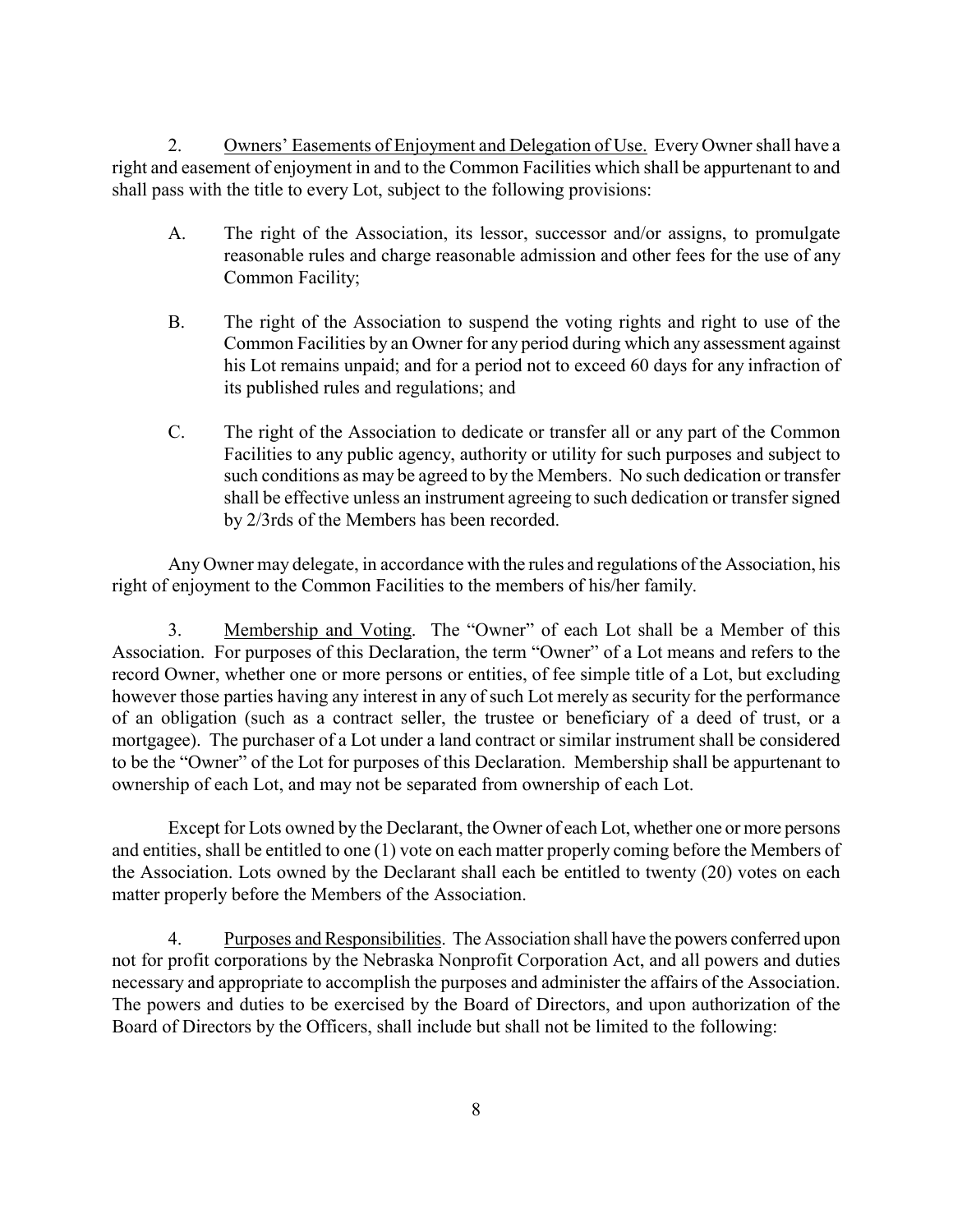A. The acquisition, development, maintenance, repair, replacement, operation and administration of Common Facilities, and the enforcement of the rules and regulations relating to the Common Facilities.

B. The landscaping, mowing, watering, repair and replacement of parks and other public property and improvements on parks or public property within Remington Ridge.

C. The fixing, levying, collecting, abatement, and enforcement of all charges, dues, or assessments made pursuant to the terms of this Declaration.

D. The expenditure, commitment and payment of Association funds to accomplish the purposes of the Association including, but not limited to, payment for purchase of insurance covering any Common Facility against property damage and casualty, and purchase of liability insurance coverages for the Association, the Board of Directors of the Association and the Members.

E. The exercise of all of the powers and privileges, and the performance of all of the duties and obligations of the Association as set forth in this Declaration, as the same may be amended from time to time.

F. The acquisition by purchase or otherwise, holding, or disposition of any right, title or interest in real or personal property, wherever located, in connection with the affairs of the Association.

G. The deposit, investment and reinvestment of Association funds in bank accounts, securities, money market funds or accounts, mutual funds, pooled funds, certificates of deposit or the like.

H. The employment of professionals and consultants to advise and assist the Officers and Board of Directors of the Association in the general administration and management of the Association, and execution of such documents and doing and performance of their duties and responsibilities for the Association.

I. The doing and performing of such acts, and the execution of such instruments and documents, as may be necessary or appropriate to accomplish the purposes of the Association.

5. Mandatory Duties of Association. The Association shall maintain, in a generally neat and clean condition, any and all entrance ways, fence, signs and landscaping which have been installed in easement or other areas of Remington Ridge and center islands dividing dedicated roads, in generally good and neat condition.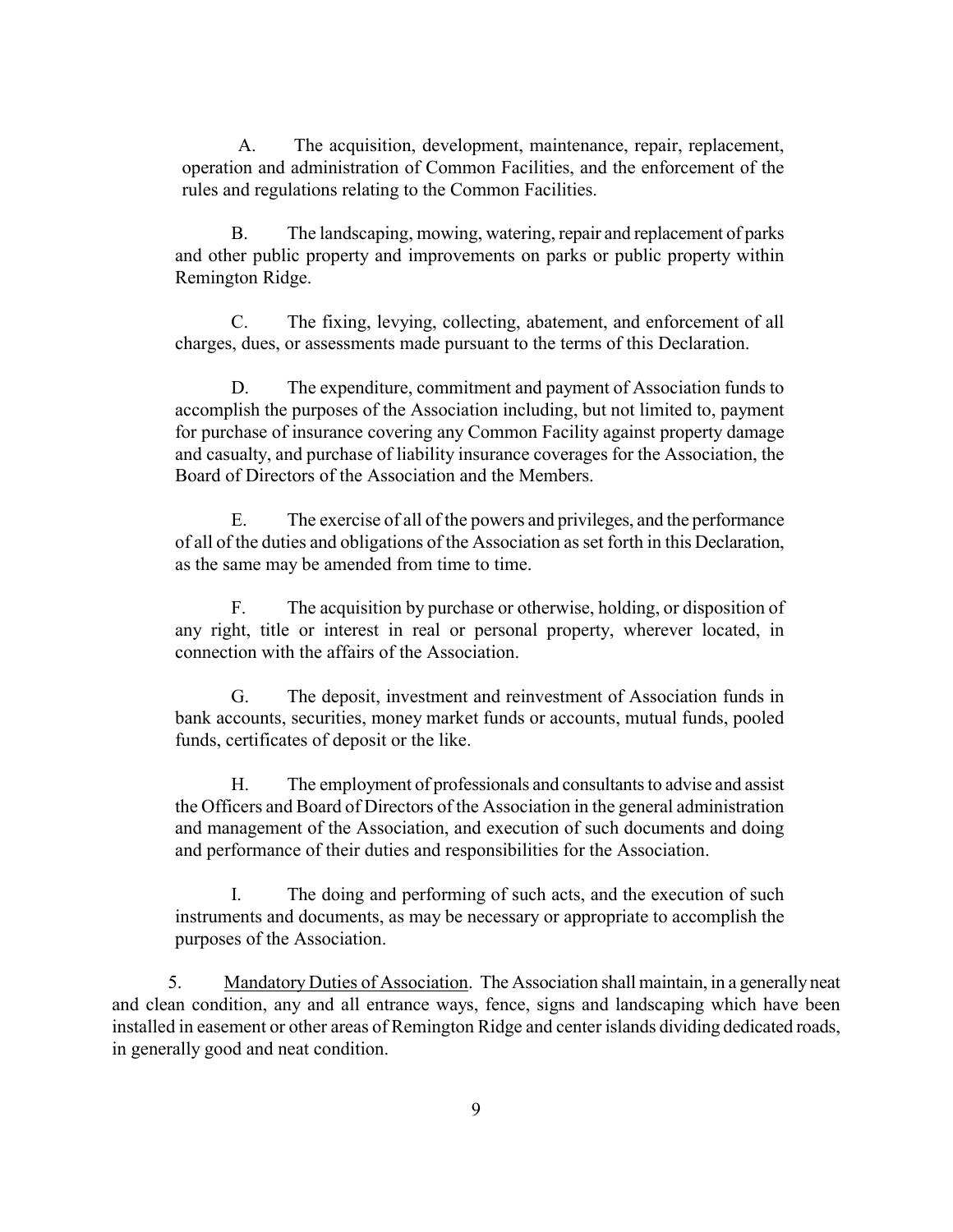6. Covenant for and Imposition of Dues and Assessments. Declarant, for each Lot owned, hereby covenants, and each Owner of any Lot by acceptance of a deed therefor, whether or not it shall be so expressed in such deed, is deemed to covenant and agree to pay dues and assessments as provided for herein. The Association may fix, levy and charge the Owner of each Lot with dues and assessments (herein referred to respectively as "dues and assessments") under the following provisions of this Declaration. Except as otherwise specifically provided, the dues and assessments shall be fixed by the Board of Directors of the Association and shall be payable at the times and in the manner prescribed by the Board of Directors.

7. Abatement of Dues and Assessments. Notwithstanding any other provisions of this declaration, the Board of Directors may abate all or part of the dues or assessments due in respect of any Lot, and shall abate all dues and assessments due in respect of any Lot during the period such Lot is owned by the Declarant or any of Declarant's designated builders.

8. Liens and Personal Obligations for Dues and Assessments. The assessments and dues, together with interest thereon, costs and reasonable attorneys' fees, shall be the personal obligation of the Owner of each Lot at the time when the dues or assessments first become due and payable. The dues and assessments, together with interest thereon, costs and reasonable attorneys' fees, shall also be a charge and continuing lien upon the Lot in respect of which the dues and assessments are charged. The personal obligation for delinquent assessments shall not pass to the successor in title to the Owner at the time the dues and assessments become delinquent unless such dues and assessments are expressly assumed by the successors, but all successors shall take title subject to the lien for such dues and assessments, and shall be bound to inquire of the Association as to the amount of any unpaid assessments or dues.

9. Purpose of Dues. The dues collected by the Association may be committed and expended to accomplish the purposes of the Association described in Section 1 of this Article, and to perform the powers and responsibilities of the Association described in Sections 4 and 5 of this Article.

10. Maximum Annual Dues. Unless excess dues have been authorized by the Members in accordance with Section 11, below, the aggregate dues which may become due and payable in any year shall not exceed the greater of:

- A. Two Hundred Fifty and No/100th (\$250.00) Dollars per Lot.
- B. In each calendar year beginning on January 1, 2014, one hundred twenty-five percent (125%) of the aggregate dues charged in the previous calendar year.

11. Assessments for Extraordinary Costs. In addition to the annual dues, the Board of Directors may levy an assessment or assessments for the purpose of defraying, in whole or in part,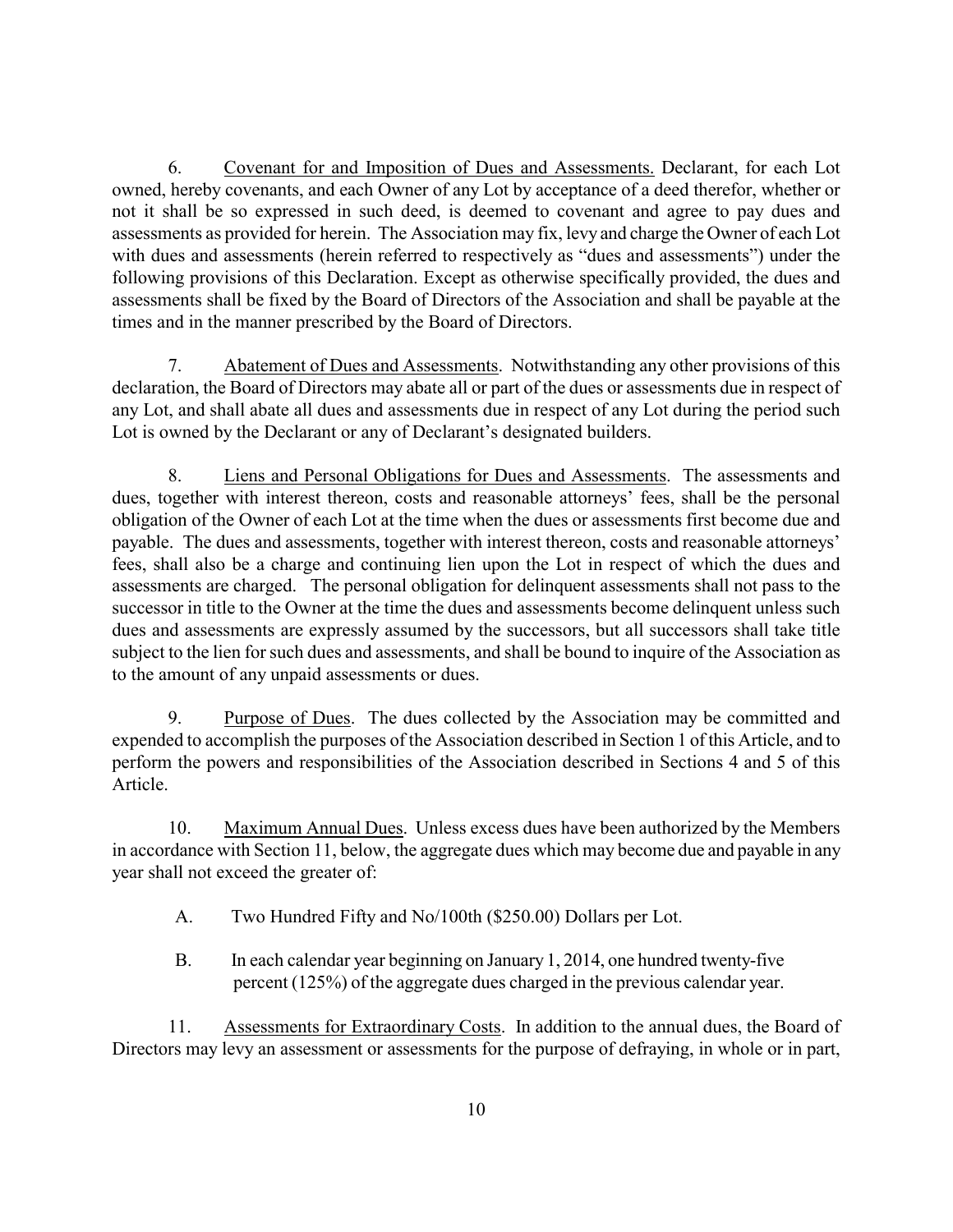the costs of any acquisition, construction, reconstruction, repair, painting, maintenance, improvement, or replacement of any Common Facility, including fixtures and personal property related thereto, and related facilities. The aggregate special assessments in each calendar year shall be limited in an amount to Two Hundred and No/100th Dollars (\$200.00) per Lot. Notwithstanding the foregoing, the Association shall levy a one-time charge for the mailbox allocated to each Lot, which one-time charge shall be determined by the Association on annual basis.

12. Excess Dues and Assessments . With the approval of seventy-five (75%) percent of the Members of the Association, the Board of Directors may establish annual dues and/or assessments in excess of the maximums established in this Declaration.

13. Uniform Rate of Assessment. Assessments and dues shall be fixed at a uniform rate as to all Lots, but dues may be abated as to individual Lots owned by a person or entity other than the Declarant and shall be abated with respect of any Lot during the period such Lot is owned by the Declarant or any of Declarant's designated builders, as provided in Section 7 of this Article.

14. Certificate as to Dues and Assessments. The Association shall, upon written request and for a reasonable charge, furnish a certificate signed by an officer of the Association setting forth whether the dues and assessments on a specified Lot have been paid to the date of request, the amount of any delinquent sums, and the due date and amount of the next succeeding dues, assessment or installment thereof. The dues and assessment shall be and become a lien as of the date such amounts first become due and payable.

15. Effect of Nonpayment of Assessments; Remedies of the Association. Any installment of dues or assessment which is not paid when due shall be delinquent. Delinquent dues or assessment shall bear interest from the due date at the rate of sixteen percent (16%) per annum, or the maximum legal rate of interest, whichever is less. The Association may bring an action at law against the Owner personally obligated to pay the same, or foreclose the lien against the Lot or Lots, and pursue any other legal or equitable remedy. The Association shall be entitled to recover as a part of the action and shall be indemnified against the interest, costs and reasonable attorneys' fees incurred by the Association with respect to such action. No Owner may waive or otherwise escape liability for the charge and lien provided for herein by nonuse of the Common Area or abandonment of his Lot. The mortgagee of any Lot shall have the right to cure any delinquency of an Owner by payment of all sums due, together with interest, costs and fees. The Association shall assign to such mortgagee all of its rights with respect to such lien and right of foreclosure and such mortgagee may thereupon be subrogated to any rights of the Association.

16. Subordination of the Lien to Mortgagee. The lien of dues and assessments provided for herein shall be subordinate to the lien of any mortgage, contract or deed of trust given as collateral for a home improvement or purchase money loan. Sale or transfer of any Lot shall not affect or terminate the dues and assessment lien.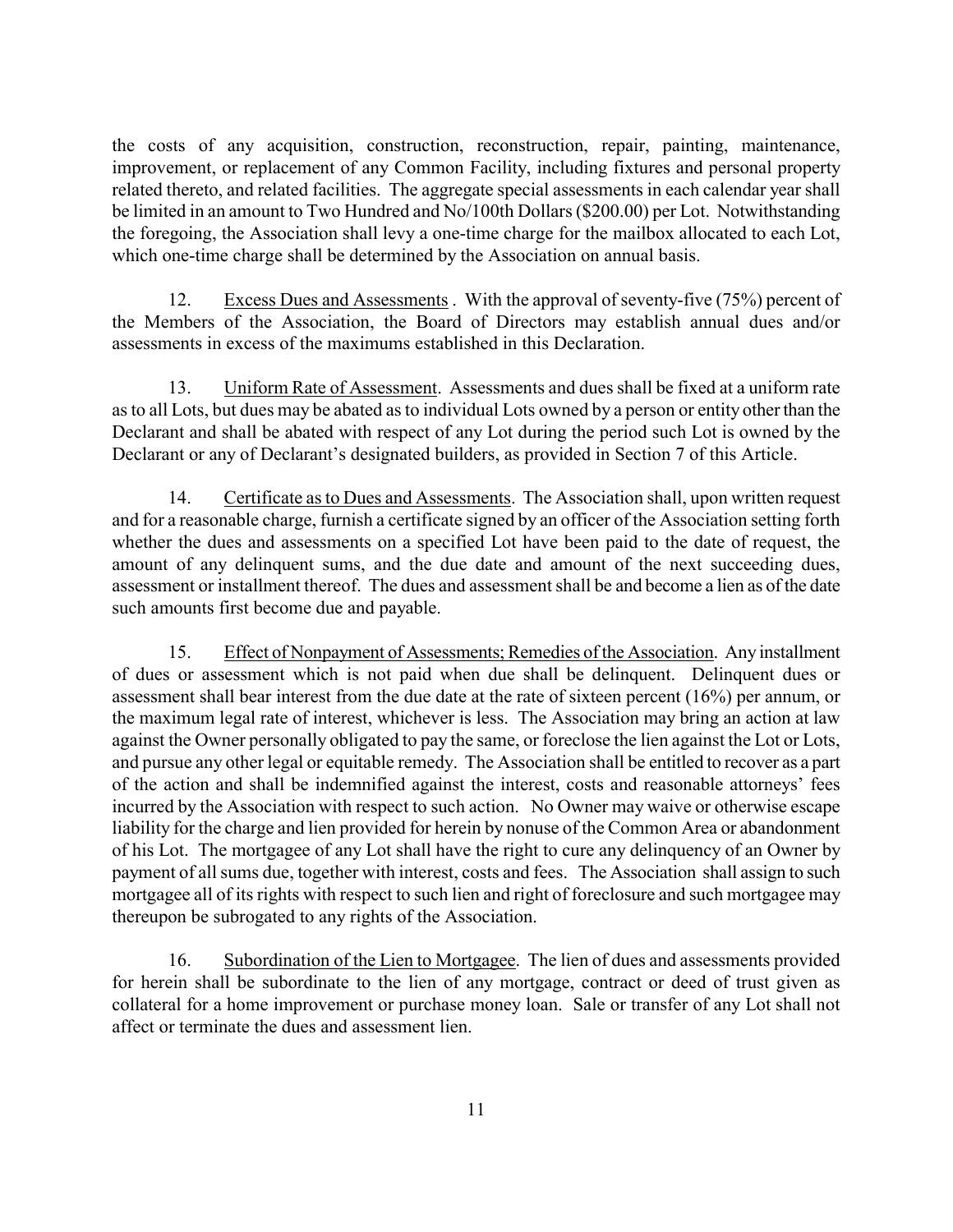17. Subsequent Phase Declaration. Declarant reserves the right, without consent or approval of any other Owner, to expand the Association or amend this Declaration to include additional residential lots in any subdivision which is contiguous to any of the Lots. Such expansion(s) may be affected from time to time by Declarant or Declarant's assignee by recordation with the Register of Deeds of Sarpy County, Nebraska of a Declaration of Covenants, Conditions, Restrictions and Easements, executed and acknowledged by Declarant or Declarant's assignee, setting forth the identity of the additional residential lots (hereinafter the "Subsequent Phase Declaration").

Upon the recording of any Subsequent Phase Declaration which expands the residential lots included in the Association, the additional lots identified in the Subsequent Phase Declaration shall be considered to be and shall be included in the "Lots" for purposes of this Article II and this Declaration, and the Owners of the additional residential lots shall be Members of the Association with all rights, privileges and obligations accorded or accruing to Members of the Association.

# ARTICLE III.

# EASEMENTS

1. A perpetual license and easement is hereby reserved in favor of and granted to Omaha Public Power District, CenturyLink and any company which have been granted a franchise to provide a cable television system within the Lots, Metropolitan Utilities District of Omaha, and Sanitary and Improvement District No. 294 of SarpyCounty, Nebraska, their successors and assigns, to erect and operate, maintain, repair and renew buried or underground sewers, water and gas mains and cables, lines or conduits and other electric and telephone utility facilities for the carrying and transmission of electric current for light, heat and power and for all telephone and telegraph and message service and for the transmission of signals and sounds of all kinds including signals provided by a cable television system and the reception on, over, through, under and across a five (5') foot wide strip of land abutting the front and the side boundary lines of the Lots; and eight (8') foot wide strip of land abutting the rear boundary lines of all interior Lots and all exterior lots that are adjacent to presently platted and recorded Lots; and a sixteen (16') foot wide strip of land abutting the rear boundary lines of all exterior Lots that are not adjacent to presently platted and recorded Lots. The term exterior Lots is herein defined as those Lots forming the outer perimeter of the Lots. The sixteen (16') foot wide easement will be reduced to an eight (8') foot wide strip, when such adjacent land is surveyed, platted and recorded.

2. A perpetual easement is further reserved for the Metropolitan Utilities District of Omaha, their successors and assigns to erect, install, operate, maintain, repair and renew pipelines, hydrants and other related facilities, and to extend thereon pipes, hydrants and other related facilities and to extend therein pipes for the transmission of gas and water on, through, under and across a five (5') foot wide strip of land abutting all cull-de-sac streets; this license being granted for the use and benefit of all present and future owners of these Lots; provided, however, that such licenses and easements are granted upon the specific conditions that if any of such utility companies fail to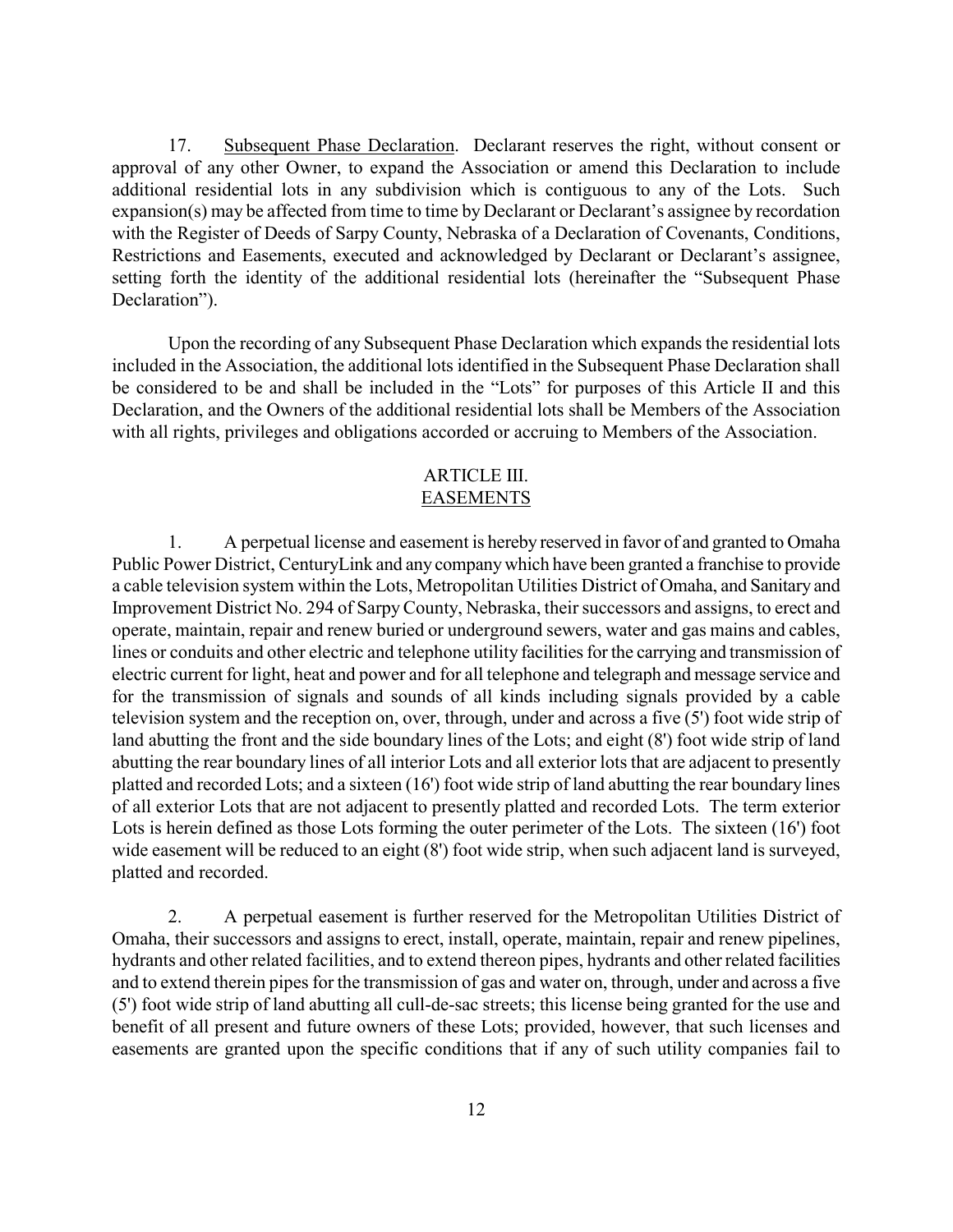construct such facilities along any of such Lot lines within thirty-six (36) months of date hereof, or if any such facilities are constructed but are thereafter removed without replacement within sixty (60) days after their removal, then such easement shall automatically terminate and become void as to such unused or abandoned easement ways. No permanent buildings, trees, retaining walls or loose rock walls shall be placed in the easement ways but same may be used for gardens, shrubs, landscaping and other purposes that do not then or later interfere with the aforementioned uses or rights granted herein.

3. A perpetual easement is further reserved in favor of Declarant and the Association, and their successors and assigns to, at their option, create, install, repair, reconstruct, paint, maintain, and renew a bufferyard and/or fence standards and related accessories located on, over and upon the rear most ten (10) foot wide strip of land abutting the rear boundary lines of all Lots on the perimeter of the Remington Ridge subdivision. Fence placement shall be within one (1) foot of the interior (home side) of said ten (10) foot easement.

4. An exclusive perpetual easement, and reasonable access thereto, is hereby reserved in favor of Boyer Young Easement Holding Company, and its successors and/or assigns, to erect, install, construct, operate, maintain, repair and remove poles, wires, cables, conduit, and other related facilities and appurtenances thereof, above and below ground, and to extend thereto or therein wires and/or cables for the carrying or transmission of electric current for light, heat and power, and for the transmission of signals and sounds of all kinds, including signals provided by a cable television system, internet access system, telephone system, and/or any other communication system, and the reception related thereto, on, over, under, through and across a ten foot (10') strip of land abutting all interior boundary lines of the easements set forth in the final plat of Remington Ridge which is filed in the Register of Deeds of Sarpy County, Nebraska (Deed Book , Page ), and any replat thereof.

5. CenturyLink and/or any other telecommunications company may, upon completion of its distribution system, require a connection charge on some or all of the Lots at the time service is requested.

6. Other easements are provided for in the final plat of Remington Ridge which is filed in the Register of Deeds of Sarpy County, Nebraska (Deed Book \_\_\_\_\_\_\_, Page \_\_\_\_\_).

## ARTICLE IV. GENERAL PROVISIONS

1. Except for the authority and powers specifically granted to the Declarant, the Declarant or any owner of a Lot named herein shall have the right to enforce by a proceeding at law or in equity, all reservations, restrictions, conditions and covenants now or hereinafter imposed by the provisions of this declaration to either prevent or restrain any violation or to recover damages or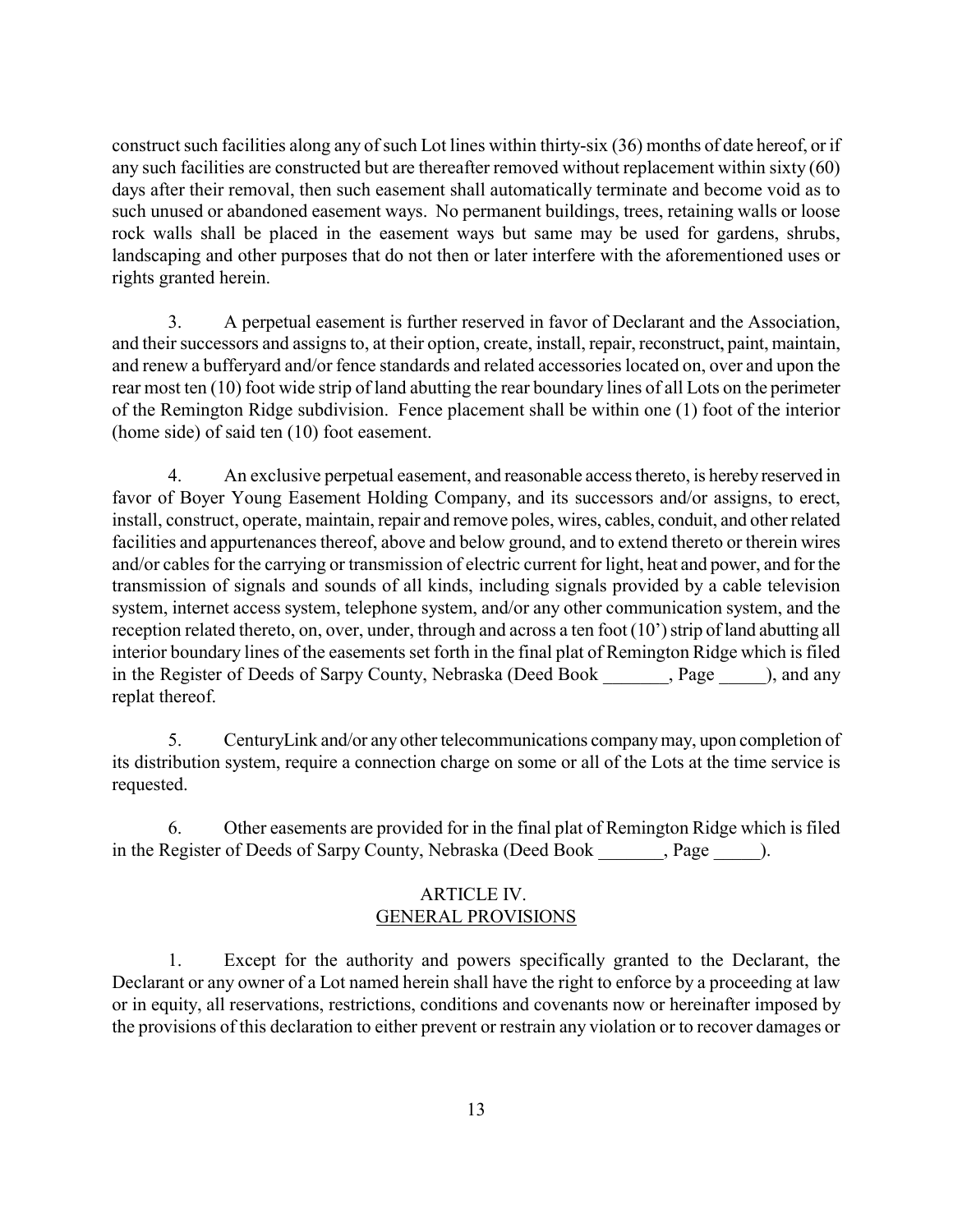other dues of such violation. Failure by the Declarant or by any Owner to enforce any covenant or restriction herein contained shall in no event be deemed a waiver of the right to do so thereafter.

2. The covenants and restrictions of this Declaration shall run with and bind the land for a term of twenty-five (25) years from the date of this Declaration. Thereafter the covenants, restrictions and other provisions of this Declaration shall automatically renew for successive ten (10) year periods unless terminated or amended by the owners of not less than seventy-five (75%) percent of said Lots, which termination or amendment shall thereupon become binding upon all Lots. For a period of ten (10) years following the date hereof, Declarant, its successors or assigns, shall have the sole, absolute and exclusive right to amend, modify or supplement all of any portion of this Declaration from time to time by executing and recording one or more duly acknowledged amendments to this Declaration in the Office of the Register of Deeds of Sarpy County, Nebraska. Thereafter, this Declaration may be amended by an instrument signed by the owners of not less than seventy-five percent (75%) of the Lots covered by this Declaration.

3. Boyer Young Equities XIV, LLC, a Nebraska limited liability company, may assign its rights as Declarant hereunder at any time, by filing an Assignment of Declarant Rights with the Sarpy County Register of Deeds. In addition, Boyer Young Equities XIV, LLC, a Nebraska limited liability company, or its successor or assign, may terminate its status as Declarant under this Declaration, at anytime, by filing a Notice of Termination of Status as Declarant. Upon such termination filing, the Association may appoint itself or another entity, association or individual to serve as Declarant, and such appointee shall thereafter serve as Declarant with the same authority and powers as the original Declarant.

4. Invalidation of any covenant by judgment or court order shall in no way affect any of the other provisions hereof, which shall remain in full force and effect.